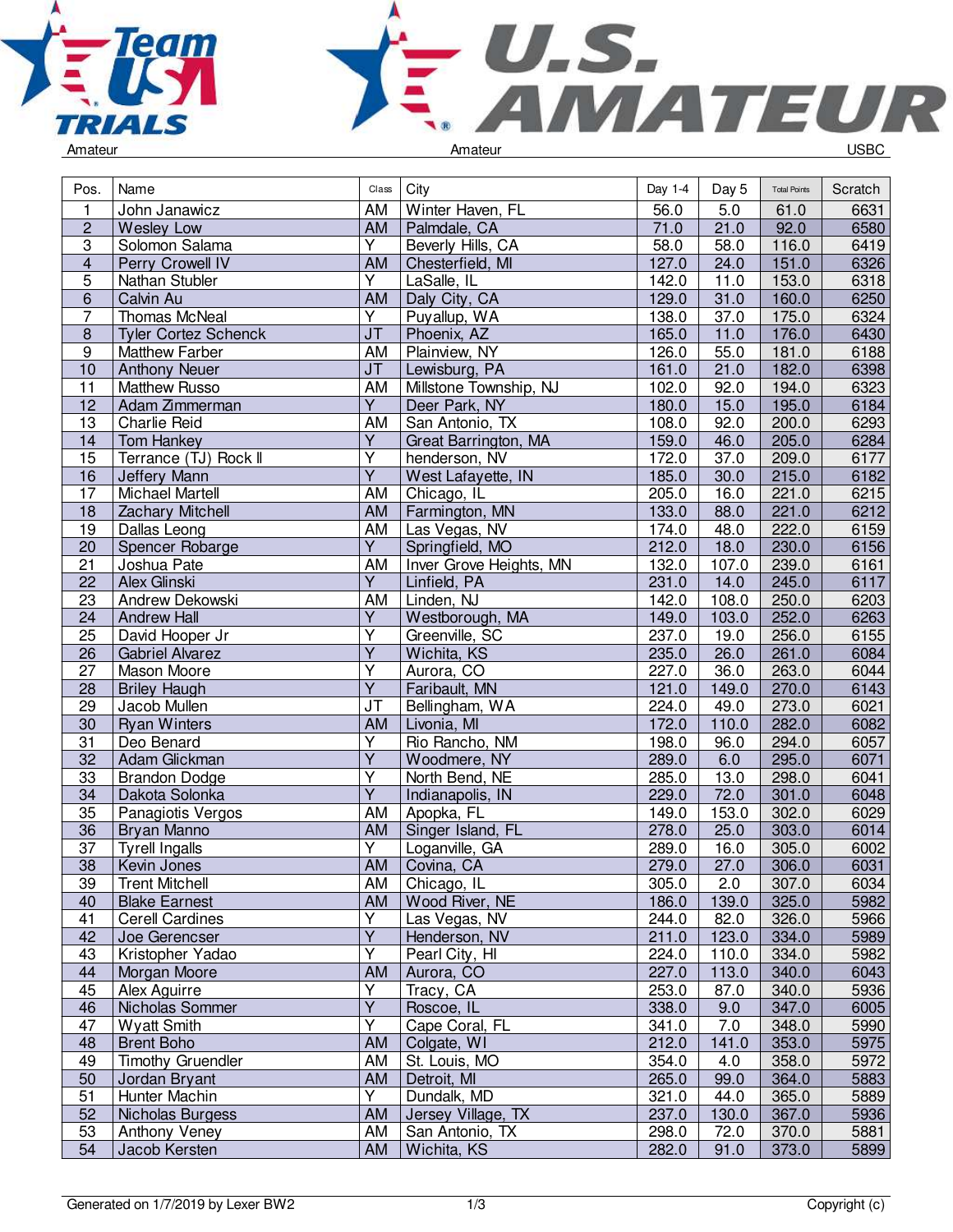



| Pos.            | Name                    | Class                   | City                  | Day 1-4 | Day 5 | <b>Total Points</b> | Scratch           |
|-----------------|-------------------------|-------------------------|-----------------------|---------|-------|---------------------|-------------------|
| 55              | Connor Egan             | Ý                       | East Northport, NY    | 323.0   | 51.0  | 374.0               | 4817              |
| 56              | Zachary Singer          | $\overline{Y}$          | Buffalo Grove, IL     | 207.0   | 168.0 | 375.0               | 5956              |
| 57              | Bryan Hahlen            | AM                      | Greenwood, SC         | 336.0   | 39.0  | 375.0               | 5890              |
| 58              | John Baeten             | $\overline{Y}$          | Wichita, KS           | 244.0   | 132.0 | 376.0               | 5903              |
| 59              | Jacob Nimtz             | AM                      | Loves Park, IL        | 322.0   | 57.0  | 379.0               | 5966              |
| 60              | <b>Alex Brice</b>       | AM                      | Marion, IA            | 306.0   | 76.0  | 382.0               | 5945              |
| 61              | Ryan Carlisi            | Y                       | Hamilton, NJ          | 332.0   | 52.0  | 384.0               | 5948              |
| 62              | <b>Brandon Bonta</b>    | $\overline{\mathsf{Y}}$ | Wichita, KS           | 337.0   | 53.0  | 390.0               | 5866              |
| 63              | Daniel Chin             | Y                       | Daly City, CA         | 259.0   | 138.0 | 397.0               | 5864              |
| 64              | Alexander Sorge         | $\overline{Y}$          | Monmouth Junction, NJ | 365.0   | 42.0  | 407.0               | 5831              |
| 65              | Mick Eaton              | AM                      | Wyoming, MI           | 358.0   | 49.0  | 407.0               | 5823              |
| 66              | <b>Matthew Santos</b>   | <b>AM</b>               | Broomfield, CO        | 403.0   | 10.0  | 413.0               | 5830              |
| 67              | Michael Harmon Jr       | Y                       | Rockledge, FL         | 298.0   | 118.0 | 416.0               | 5845              |
| 68              | <b>Ryan Burton</b>      | J <sub>T</sub>          | Los Altos, CA         | 334.0   | 83.0  | 417.0               | 5834              |
| 69              | Ryan Kendall            | AM                      | Wichita, KS           | 344.0   | 74.0  | 418.0               | 5821              |
| 70              | David Northouse         | AM                      | Byron Center, MI      | 287.0   | 132.0 | 419.0               | 5871              |
| 71              | Julian Michael Salinas  | Y                       | Richmond, TX          | 413.0   | 7.0   | 420.0               | 5882              |
| $\overline{72}$ | <b>Cameron Hurwitz</b>  | $\overline{\mathsf{Y}}$ | Rochester, NY         | 300.0   | 122.0 | 422.0               | 5835              |
| 73              | Marc Gonzalez           | AM                      | Chicago, IL           | 364.0   | 61.0  | 425.0               | 5830              |
| 74              | <b>Bryan Eaton</b>      | AM                      | Wyoming, MI           | 321.0   | 106.0 | 427.0               | 5849              |
| 75              | Jacob Shockley          | Υ                       | West Ocean City, MD   | 373.0   | 58.0  | 431.0               | 5776              |
| 76              | Nicholas Postag         | $\overline{Y}$          | Pleasanton, CA        | 316.0   | 116.0 | 432.0               | 5837              |
| $\overline{77}$ | Michael Duran           | AM                      | Banning, CA           | 356.0   | 76.0  | 432.0               | 5793              |
| $\overline{78}$ | Avery Wolf              | $\overline{Y}$          | Skokie, IL            | 414.0   | 19.0  | 433.0               | $\overline{5816}$ |
| 79              | <b>Patrick Phillips</b> | $\overline{\mathsf{Y}}$ | Roseboro, NC          | 371.0   | 64.0  | 435.0               | 5776              |
| 80              | <b>Austin Aude</b>      | AM                      | Lincoln, NE           | 373.0   | 65.0  | 438.0               | 5789              |
| 81              | Kyle Andrews            | AM                      | Vista, CA             | 400.0   | 41.0  | 441.0               | 5686              |
| 82              | Dean Vargo              | $\overline{Y}$          | Richmond Heights, OH  | 349.0   | 99.0  | 448.0               | 5772              |
| 83              | <b>Chase Benites</b>    | AM                      | Wyoming, MI           | 405.0   | 45.0  | 450.0               | 5784              |
| 84              | Gael Egana              | $\overline{Y}$          | Chula Vista, CA       | 337.0   | 114.0 | 451.0               | 5722              |
| 85              | Jonathan Lovett         | Y                       | Columbia, SC          | 297.0   | 156.0 | 453.0               | 5769              |
| 86              | Hunter Kempton          | Ÿ                       | Harrogate, TN         | 288.0   | 165.0 | 453.0               | 5739              |
| 87              | Kennon Mcfalls          | AM                      | Belmont, NC           | 282.0   | 173.0 | 455.0               | 4837              |
| 88              | Justin O'Shaughnessy    | <b>JT</b>               | Canton, MI            | 310.0   | 147.0 | 457.0               | 5775              |
| 89              | Nick DeCesaro           | $\overline{Y}$          | Kenosha, WI           | 371.0   | 88.0  | 459.0               | 5782              |
| 90              | <b>Drew Sacks</b>       | Y                       | Vandalia, OH          | 342.0   | 119.0 | 461.0               | 5764              |
| 91              | Kai Yamada              | Y                       | Kaneohe, HI           | 327.0   | 143.0 | 470.0               | 5820              |
| 92              | <b>Matthew Stephens</b> | AM                      | Houston, TX           | 424.0   | 46.0  | 470.0               | 5749              |
| 93              | <b>Iravis Kominek</b>   | $\overline{AM}$         | Toledo, OH            | 446.0   | 28.0  | 474.0               | 5721              |
| 94              | Alec Keplinger          | Y                       | Coldwater, MI         | 442.0   | 33.0  | 475.0               | 5740              |
| 95              | Francis Vitelli III     | Y                       | Annandale, NJ         | 411.0   | 69.0  | 480.0               | 5707              |
| 96              | Andrew Letscher         | <b>AM</b>               | Canfield, OH          | 451.0   | 35.0  | 486.0               | 5684              |
| 97              | Logan Williams          | AM                      | Anchorage, AK         | 345.0   | 143.0 | 488.0               | 5819              |
| 98              | Alec Dudley             | $\overline{Y}$          | Anchorage, AK         | 365.0   | 126.0 | 491.0               | 5762              |
| 99              | Andrei Tacorda          | Y                       | Roseville, CA         | 424.0   | 69.0  | 493.0               | 5697              |
| 100             | Kasey Uyesugi           | <b>AM</b>               | San Jose, CA          | 344.0   | 150.0 | 494.0               | 5744              |
| 101             | Mason Yamada            | AM                      | Kenai, AK             | 443.0   | 53.0  | 496.0               | 5535              |
| 102             | Norman Baldwin          | Ÿ                       | Alto, MI              | 417.0   | 80.0  | 497.0               | 5700              |
| 103             | <b>Austin Schultz</b>   | $\overline{\mathsf{Y}}$ | Valparaiso, IN        | 434.0   | 66.0  | 500.0               | 5687              |
| 104             | James Wakefield Jr      | AM                      | Orangevale, CA        | 397.0   | 105.0 | 502.0               | 5719              |
| 105             | Darwin Wimer            | AM                      | Mesquite, NV          | 407.0   | 103.0 | 510.0               | 5679              |
| 106             | <b>Bryce Takenaka</b>   | <b>AM</b>               | Honolulu, HI          | 442.0   | 76.0  | 518.0               | 5702              |
| 107             | Joshua Singer           | Y                       | Buffalo Grove, IL     | 453.0   | 67.0  | 520.0               | 5603              |
| 108             | Matthew Frei-Funk       | <b>AM</b>               | Mount Laurel, NJ      | 432.0   | 92.0  | 524.0               | 5676              |
|                 |                         |                         |                       |         |       |                     |                   |